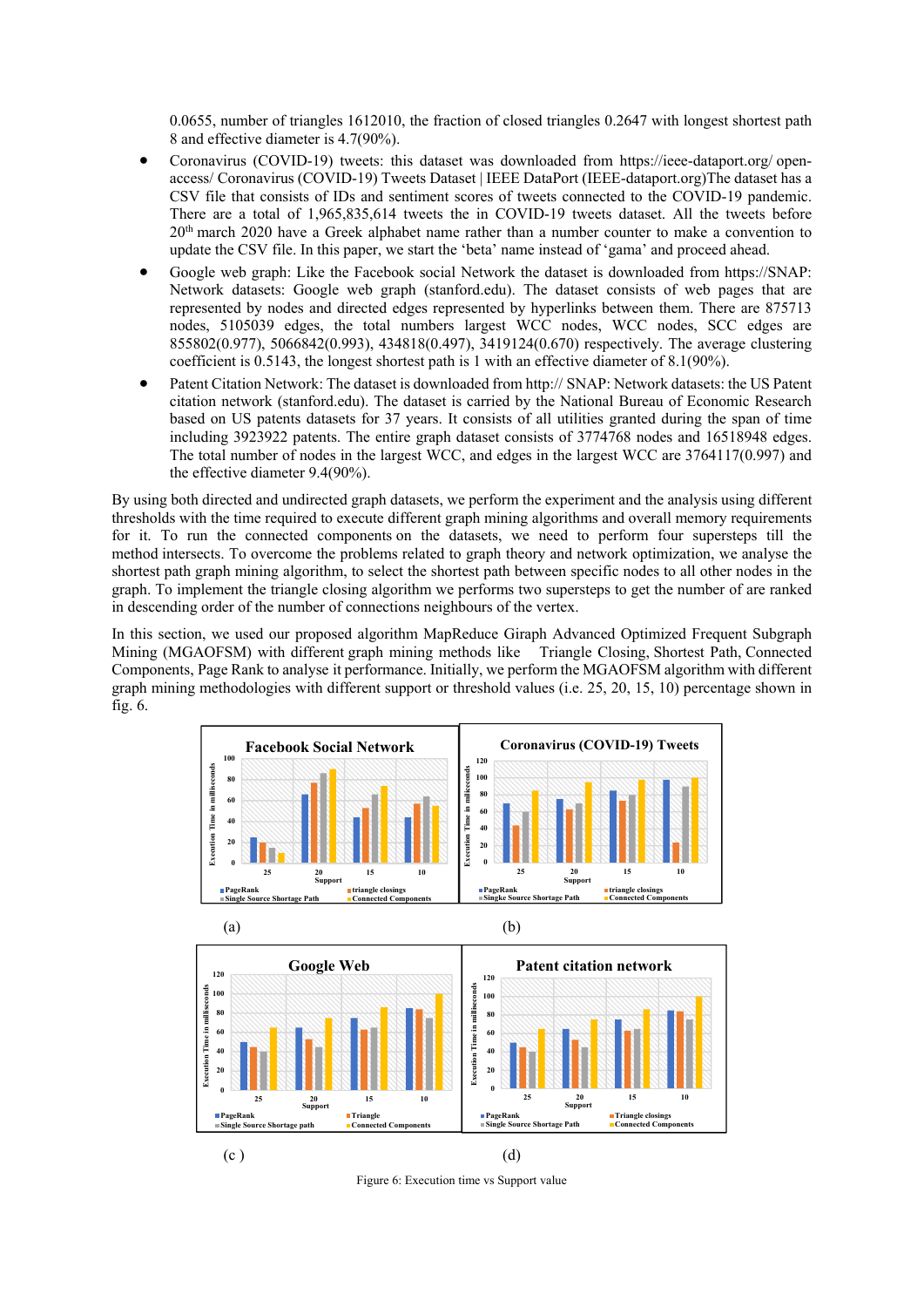- For the Facebook Social Network (Figure 6.a): In these datasets, the Connected Components algorithm with MGAOFSM performs well for high threshold value (25) whereas PageRank algorithm performs better with all four datasets. Triangle closing and Single Source Shortage Path algorithm performance same with 20 and 15 support value, but it drastically reduces with 25 threshold value due to optimization at this level. If we evaluate on the basis of execution time with different threshold value triangle closing algorithms for MGAOFSM with Facebook Social Network is better performance.
- Coronavirus (COVID-19) tweets (Figure 6.b): For this dataset, the PageRank, Connected Component, Single Source Shortest Path (SSSP) algorithm has the highest execution time with the lowest value for triangle closing algorithm for threshold 10. On an average Triangle Closing is the smallest execution time for all thresholds. The Connected Component has the highest average execution time in the dataset. For the PageRank, Connected Component, Single Source Shortest Path algorithms, the execution time with the decreasing threshold value.
- Google Web (Figure 6.c): For PageRank, Connected component, Single Source Shortest Path algorithms, the execution time increases with a decrease in threshold value. The average execution time for all threshold values is the smallest i.e. (56). Whereas connected components have maximum average execution time.
- Patent citation network (Figure 6.d): In these datasets, the SSSP has the lowest execution time with all values of thresholds and the highest with connected components. On average Triangle Closing was the lowest among all algorithms we tried to implement with our proposed methods.

Secondly, we consider our comparison with execution time with four algorithms with our proposed methodology.



Figure 7. Memory requirement vs Threshold values

Except the Patent Citation Network, our proposed algorithm requires less memory with Triangle closing algorithm whereas in PageRank is lowest with all threshold values. The Single Source Shortest Path algorithm with GAOFSM has same memory requirement for 10, 12 percentage threshold value, then it increase with threshold value.

## **6. Conclusion and Future work**

We investigated several graph mining algorithm for frequent subgraph with our proposed algorithm. The Giraph system has lowest execution time with Triangle Closing algorithm associated with MapReduce Geometric Multiway Advanced Optimized Frequent Subgraph Mining. In this paper, we are able to merge both Giraph and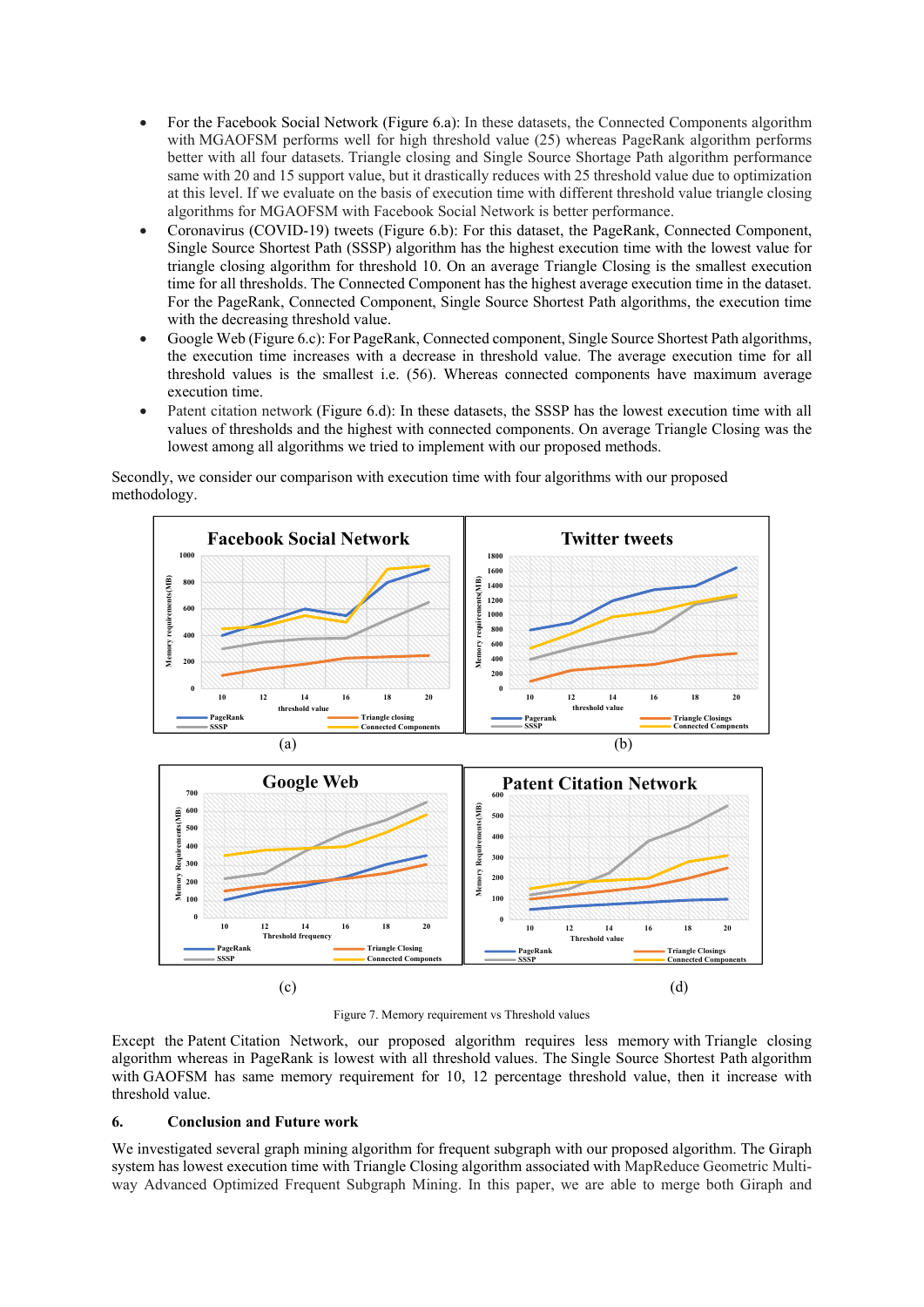MapReduce frameworks to get better results as well as memory consumption less in a distributed system. PageRank methodology with our proposed algorithm required the lowest memory in all four graph datasets.

## **7. Conflicts of Interest**

The authors declare no conflict of interest.

## **References**

- [1] Anchuri, P.,Zaki, M. J.,Barkol,O.,Golan,S. and Shamy M.(2013), 'Approximate graph mining with label costs'. In Proceedings of the ACM SIGKDD International Conference on Knowledge Discovery and Data Mining (2013).
- [2] D. Dai, W. Zhang, and Y. Chen, "Iogp: An incremental online graph partitioning algorithm for distributed graph databases," in Proceedings of the 26th International Symposium on High- Performance Parallel and Distributed Computing. ACM, 2017, pp. 219– 230.
- [3] Mccune, R. R., Weninger, T., and Madey, G.(2015) 'Thinking like a vertex: A survey of vertex-centric frameworks for large-scale distributed graph processing', ArXiv: 1507.04405 (2015).
- [4] Tomasz Kajdanowicz, Przemyslaw Kazienko, and Wojciech Indyk. 2014. Parallel Processing of Large Graphs. Future Generation. Comput. Syst. 32 (March 2014), 324–337. DOI:http://dx.doi.org/ 10.1016/j.future.2013.08.007.
- [5] Yue Zhao, Kenji Yoshigoe, Mengjun Xie, Suijian Zhou, Remzi Seker, and Jiang Bian. 2014. LightGraph: Lighten Communication in Distributed Graph-Parallel Processing. In Proceedings of the 2014 IEEE International Congress on Big Data (BIGDATACONGRESS '14). IEEE Computer Society, Washington, DC, USA.
- [6] Bruce Hendrickson a,\*, Tamara G. Kolda," Graph partitioning models for parallel computing", Parallel Computing 26 (2000) , www.elsevier.com/locate/parc.
- [7] Saeed Salem, Mohammed Alokshiya , Mohammad Al Hasan "RASMA: a reverse search algorithm for mining maximal frequent subgraphs", BioData Mining 14, 19 (2021). https://doi.org/10.1186/s13040-021-00250-1
- [8] Lam B. Q. Nguyen, Loan T. T. Nguyen, Ivan Zelnika, Vaclav Snasel, Hung Son Nguyen ,Bay Vo," A Method for Closed Frequent Subgraph Mining in a Single Large Graph" Digital Object IEEE, Identifier 10.1109/ACCESS.2021.313366, VOLUME 9, 2021,December 23, 2021.
- [9] Lam B. Q. Nguyen , Ivan Zelinka, Quoc Bao Diep" CCGraMi: An Effective Method for Mining Frequent Subgraphs in a Single Large Graph" MENDEL. 27, 2 (Dec. 2021), 90-99. DOI:https://doi.org/10.13164/mendel.2021.2.090.
- [10] Saif Ur Rehman, Kexing Liu, Tariq Ali, Asif Nawaz, Simon James Fong "A Graph Mining Approach for Ranking and Discovering the Interesting Frequent Subgraph Patterns" International Journal of Computational Intelligence Systems volume 14, Article number: 152 (2021) .
- [11] Giulia PretiMatteo Riondato "MaNIACS: Approximate Mining of Frequent Subgraph Patterns through Sampling, KDD '21: Proceedings of the 27th ACM SIGKDD Conference on Knowledge Discovery & Data MiningAugust 2021 Pages 1348– 1358https://doi.org/10.1145/3447548.3467344.
- [12] Xiaohong Zhang, Zhiyong Zhong, Shengzhong Feng, Bibo Tu, Jianping Fan," Improving Data Locality of MapReduce by Scheduling in Homogeneous Computing Environments", Conference: IEEE International Symposium on Parallel and Distributed Processing with Applications, ISPA 2011, Busan, Korea, 26-28 May, 2011.
- [13] Lam B. Q. Nguyen,Ivan Zelinka,Vaclav Snasel,Loan T. T. Nguyen,Bay Vo" Subgraph mining in a large graph: A review", Wires Data Mining and Knowledge Discovery.08 March 2022
- [14] Zigang Cao,Gang Xiong,Yong Zhao,Zhenzhen Li,Li Guo," A Survey on Encrypted Traffic Classification", International Conference on Applications and Techniques in Information Security ATIS 2014: Applications and Techniques in Information Security pp 73-81.
- [15] Yufei Gao,<sup>1</sup> Yanjie Zhou,<sup>2</sup> Bing Zhou,<sup>3</sup> Lei Shi,<sup>4</sup> and Jiacai Zhang "Handling Data Skew in MapReduce Cluster by Using Partition Tuning", Journal of Healthcare Engineering , Recent Advances and Developments in Mobile Health, Volume 2017 |Article ID 1425102 ,"
- [16] Hill S, Srichandan B, and Sunder Raman R(2012). 'An iterative MapReduce approach to frequent subgraph mining in biological datasets'. In Proceedings of the ACM Conference on Bioinformatics, Computational Biology and Biomedicine (2012).
- [17] Jaliya Ekanayake, Hui Li, Bingjing Zhang, Thilina Gunarathne, Seung-Hee Bae, Judy Qiu, and Geoffrey Fox. 2010. Twister: A Runtime for Iterative MapReduce. In Proceedings of the 19th ACM.International Symposium on High Performance Distributed Computing (HPDC '10). ACM, New York, NY, USA, 810–818.
- [18] Jaliya Ekanayake, Hui Li, Bingjing Zhang, Thilina Gunarathne, Seung-Hee Bae, Judy Qiu, and Geoffrey Fox. 2010. Twister: A Runtime for Iterative MapReduce. In Proceedings of the 19th ACM International Symposium on High Performance Distributed Computing (HPDC '10). ACM, New York, NY, USA, 810–818.
- [19] Hamilton Wilfried Yves Adoni, Tarik Nahhal, Moez Krichen, A survey of current challenges in partitioning and processing of graphstructured data in parallel and distributed systems,Springer,june2020 , Distributed and Parallel Data Database.
- [20] Charu C. Aggarwal, Haixun Wang," Managing and Mining Graph Data", IOP Conference Series Materials Science and Engineering 180(1):012065, March 2017.
- [21] Minyang Han, Khuzaima Daudjee, Khaled Ammar, M Tamer Ozsu, Xingfang Wang, and Tianqi Jin. 2014. An Experimental Comparison of Pregellike Graph Processing Systems. Proceedings of the VLDB Endowment 7, 12 (2014), 1047–1058.
- [22] Ribeiro, P., and Silva, F(2014),'G-Tries: A data structure for storing and finding subgraphs.'Data Mining and Knowledge Discovery 28, 2 (2014).
- [23] Saeed Salem,Mohammed Alokshiya, Mohammad Al Hasan,RASMA: a reverse search algorithm for mining maximal frequent subgraphs,BMC Part of Springer nature,march 16,2021.
- [24] C. Sakouhi, S. Aridhi, A. Guerrieri, S. Sassi, and A. Montresor, "Dynamicdfep: A distributed edge partitioning approach for large dynamic graphs," in Proceedings of the 20th International Database Engineering & Applications Symposium. ACM, 2016, pp. 142–147.
- [25] D. Dai, W. Zhang, and Y. Chen, "Iogp: An incremental online graph partitioning algorithm for distributed graph databases," in Proceedings of the 26th International Symposium on High-Performance Parallel and Distributed Computing. ACM, 2017, pp. 219–230.
- [26] Sergey Edunov,Dionysio Logothesis,Cheng Wang,Avery Ching and Maja Kabiljo,"Generating synthetic social graphs with Darwini" IEEE International Conference on Distributed Computing Systems, 2018.